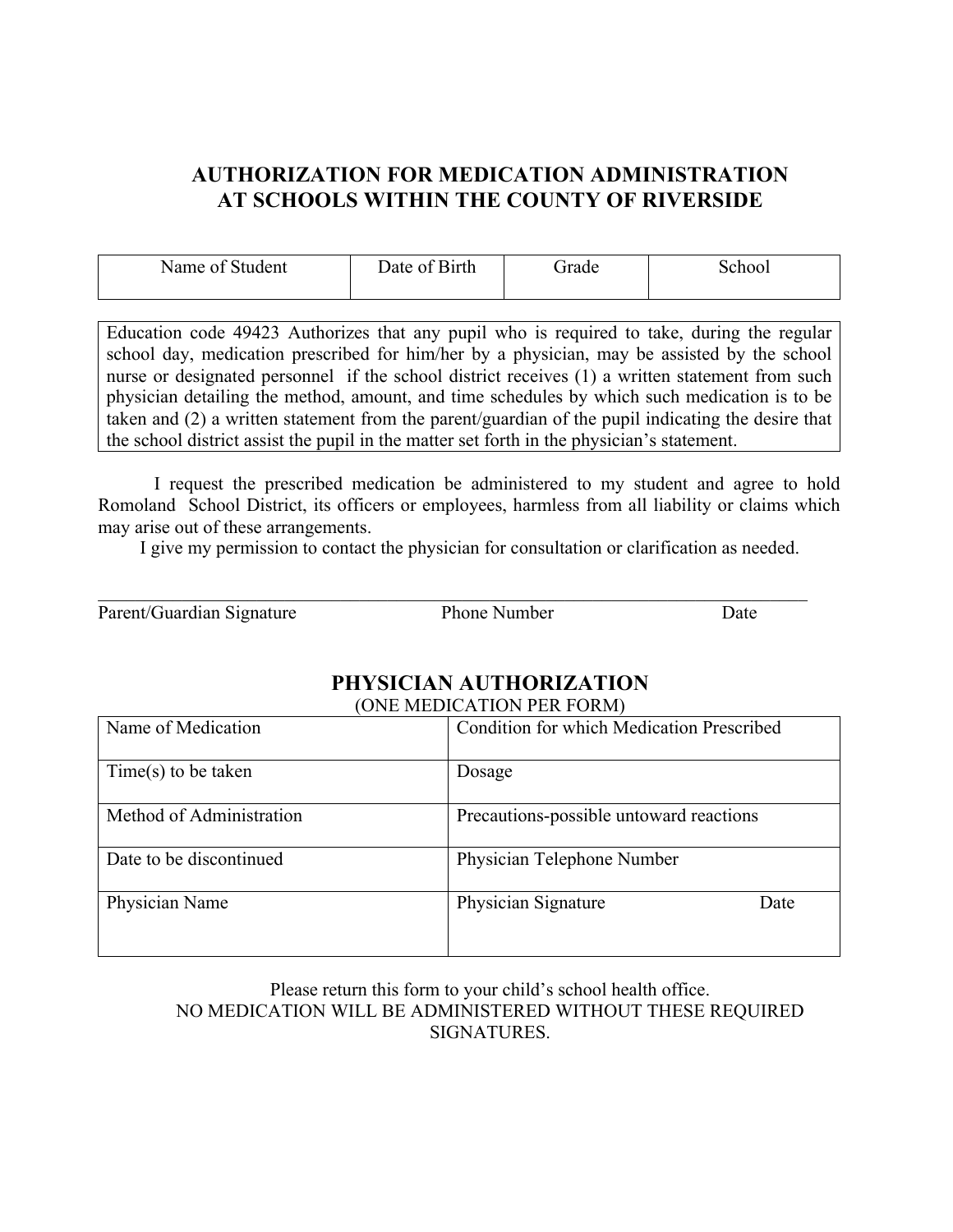# **ADMINISTRATION OF MEDICATION DURING SCHOOL HOURS**

#### A. GENERAL POLICY

1. No student shall be given medication during school hours except upon written request from a licensed physician/healthcare provider who had the responsibility for the medical management of the student. All such requests MUST be signed by the parent or guardian.

2. A new form is required for each prescription change and at the beginning of each school year.

#### B. RESPONSIBILITY OF THE PARENT OR GUARDIAN

1. Parents/guardians are encouraged to cooperate with the physician to develop a schedule so the necessity for taking medications at school will be minimized or eliminated.

2. Parents/guardians will assume full responsibility for the supply and transportation of all medications.

3. Parents/guardians may administer medication to their child on a scheduled basis arranged with the school. Students ARE NOT PERMITTED to carry prescribed or over-the-counter medication on a school campus.

4. Parents/guardians MUST pickup unused medications from the school office during and at the close of the school year. MEDICATIONS REMAINING AFTER THE LAST SCHOOL DAY WILL BE DISCARDED.

#### C. RESPONSIBILITY OF THE PHYSICIAN AND PARENT OR GUARDIAN

1. A request form for prescribed medication must be completed by the pupil's physician, signed by the parent or guardian, and filed with the school administrator or his designated representative.

2. The container MUST be clearly labeled by the physician or pharmacy with the following information:

- a. Student's name
- b. Physician's name
- c. Name of Medication
- d. Dosage, schedule (specific to school) and dose form
- e. Date of expiration of prescription

#### D. RESPONSIBILITY OF SCHOOL PERSONNEL

- 1. School administrator will assume responsibility for securing medications in a locked container.
- 2. Students will be ASSISTED in taking medications according the physician's instructions and the procedure observed by a school staff member.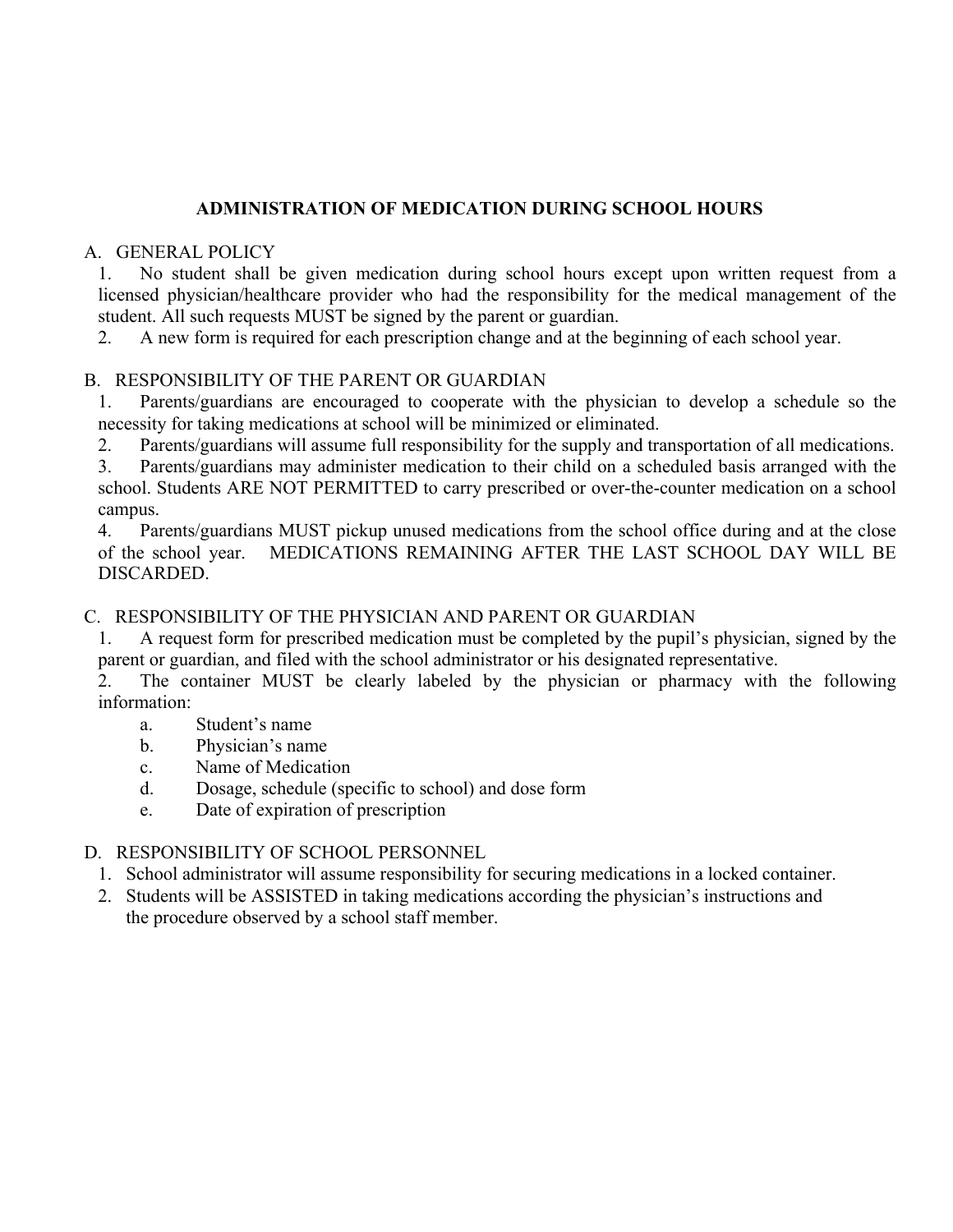# **AUTORIZACION PARA LA ADMINISTRACION EN LAS ESCUELAS DENTRO DEL CONDADO DE RIVERSIDE**

| Nombre del Alumno | Fecha de nacimiento | Grado | Escuela |
|-------------------|---------------------|-------|---------|
|                   |                     |       |         |

**Education code 49423** authorizes that any pupil who is required to take, during the regular school day, medication prescribed for him/her by a physician, may be assisted by the school nurse or other designated personnel if the school district receives (1) a written statement from such physician detailing the method, amount, and time schedules by which such medication is to be taken and (2) a written statement from the parent/guardian of the pupil indicating the desire that the school district assist the pupil in the matter set for in the physician's statement.

El Código Educativo 49423 autoriza que cualquier alumno al cual se le requiere que tome un medicamento recetado por un medico durante el día escolar puede recibir ayuda de la enfermera escolar u otro personal designado si el distrito recibe (1) una declaración escrita del medico detallando el método, cantidad, y horario en el cual se debe tomar tal medicamento y (2) una declaración escrita del padre o tutor del alumno indicando el deseo que el distrito escolar ayude al alumno en el asunto de la declaración del medico.

Pido que se le administre el medicamento recetado a mi hijo y mantengo libre de culpabilidad o reclamación al Distrito Escolar Romoland , sus funcionarios o empleados que puedan surgir de estos arreglos. Doy mi permiso para comunicar con el medico para consulta si sea necesario.

**Firma del padre o tutor Teléfono Fecha**

#### **PHYSICIAN AUTHORIZATION ONE MEDICATION PER FORM**

| <b>Name of Medication</b>       | <b>Health Condition for which medicine RX</b>  |  |
|---------------------------------|------------------------------------------------|--|
| Time(s) to be taken             | <b>Dosage</b>                                  |  |
| <b>Method of Administration</b> | <b>Precautions-possible untoward reactions</b> |  |
| Date to be discontinued         | <b>Physician Telephone Number</b>              |  |
| <b>Physician Name</b>           | <b>Physician Signature</b><br>Date             |  |

Por Favor devuelva este formulario a la escuela de su hijo. NO SE ADMINISTARA NINGUN MEDICAMENTO SIN ESTAS FIRMAS REQUERDAS.